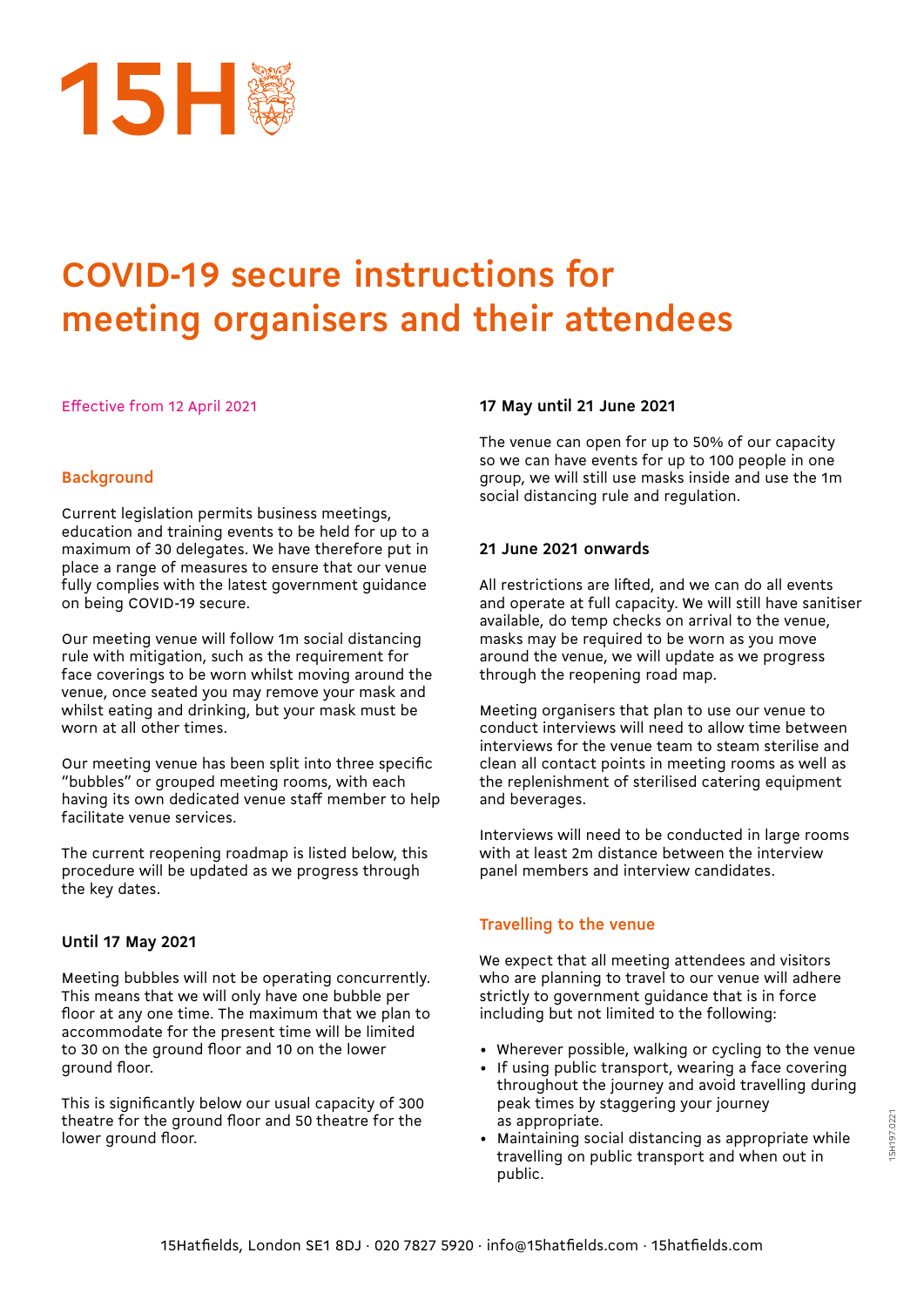

- Avoiding close face to face proximity with people outside your family and friend bubbles
- Carrying hand sanitizer on your journey to our venue. We can offer a free refill (small hand sized container)
- Not travelling if you are feeling unwell
- Please follow government guidelines and use free lateral flow tests twice a week to ensure you are not carrying the virus

It is also essential that all meeting attendees should plan to arrive at our venue no more than five minutes before the time specified by the meeting organiser.

#### **Please do not come to our venue if any of the following applies:**

- You believe that you have been in contact with anyone who has displayed COVID-19 symptoms in the last 14 days
- You have been informed by contact tracers that you have been in contact with anyone who has or is suspected to have COVID-19 symptoms
- You are running a temperature or are feeling generally unwell
- You are displaying any of the known symptoms of COVID-19
- You suspect that you may have come into contact with someone that has COVID-19
- You have been advised to self-isolate or selfquarantine for any reason or tested positive via a lateral flow test or PCR test
- You have within 14 days been to any country that the UK government has a health travel advisory warning in place

### **On arrival into the venue**

Please adhere to all notices displayed outside of the venue and follow the correct entry to the venue. **Please do not enter if you feel unwell.**

- Please keep your face covering on when entering the building
- Use the hand sanitizers mounted on the walls as soon as you enter the building
- Report to reception and provide confirmation of your contact details as part of the contract tracing requirement. The reception team will advise exactly what information we need to collect from you
- We will conduct a socially distanced temperature check which may be repeated up to three times to ensure an accurate reading
- You will be advised as to the meeting room and area by the meeting organiser and will be escorted directly to the meeting room or if attending an interview to a small waiting area
- Please adhere strictly to all procedures, signage, systems, safe-guards and directions in place before, during and after your meeting
- Hand sanitizing is compulsory on entry to building and on entry to any applicable catering points
- A one-way system is in place around the venue which you will need to strictly follow
- Please respect the social distancing rules that we have in place

### **Toilet etiquette**

We currently have in operation a "one in and one out" policy. Please therefore refrain from more than two people queuing to gain entrance to toilet facilities.

Please use the disabled toilet as well as either the Gents or Ladies. Follow door signage and use the hands-free foot opening and closing mechanism which is on the bottom of the door.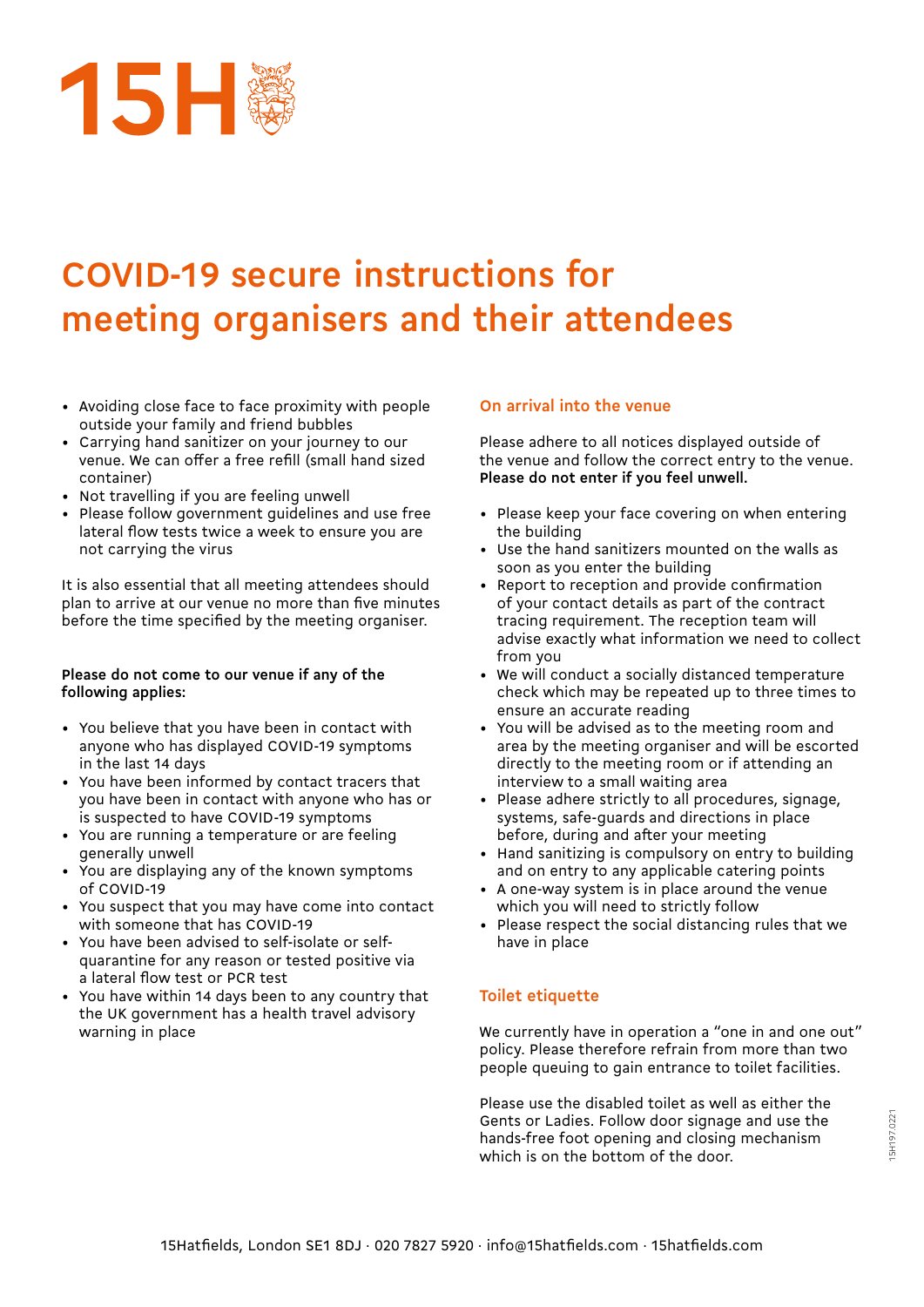

### **Meeting in a bubble**

We have adopted a 'meeting bubble' approach and have created a set of procedures that you will need to strictly follow.

#### **1. Attendee preference sheet**

You will be required to complete a meeting attendee preference sheet which will include all the key information that we need. Your personal information will be held by the meeting organiser strictly for contact tracing purposes.

This electronic form must be completed and returned at least 72 hours before the planned meeting.

We will be using assigned seating for all meetings to allow the smooth tracing and processing of your unique event experience.

- Full name
- Area travelling from
- Mode of transport
- \* Allergen information
- \* Lunch preference (packed/boxed lunch choice)
- Seat allocation number
- Other detail you feel we need to know

### **2. Building plan**

You will be issued with a digital (pdf) plan of the building showing:

- Entire floor plan of the floor your event will be on
- The one-way system around the venue
- The assigned catering and meeting room/areas
- The route you must take to the venue meeting/ catering rooms
- The flow path around the bubble meeting room and catering space
- Where your assigned seat is in the meeting room
- Where to return used/dirty catering equipment to in the meeting room

#### **3. In the meeting room**

- Please follow the one-way flow around meeting room
- Be mindful of your distance from other meeting attendees and staff
- Do not congregate in any area inside or outside our venue
- Seating has been set in accordance with social distancing requirements. Please do not move any chairs or change seats unless you are asked to do so by venue staff
- All furniture has been sanitized before your arrival, so please do not touch anything outside your bubble

### **4. In the catering area**

- Observe social distancing and one-way flow to the catering area
- Please sanitize your hands using the wall mounted hand sanitizer unit on entry to the catering room
- Your hot beverage will be served to you, where tea, coffee, sugar and milk will be added for you – please bear with us while you are being served
- Please choose your snack off the snack area (all snacks are served on sanitized plates) please only take when you are sure, do not pick up, put down and choose something different
- Please collect a bottle of water from the water station in the room, pick up the bottle with the glass on top this is yours for the day, please return any time for a new bottle and glass, please place your used items on the dirties trolley in the room